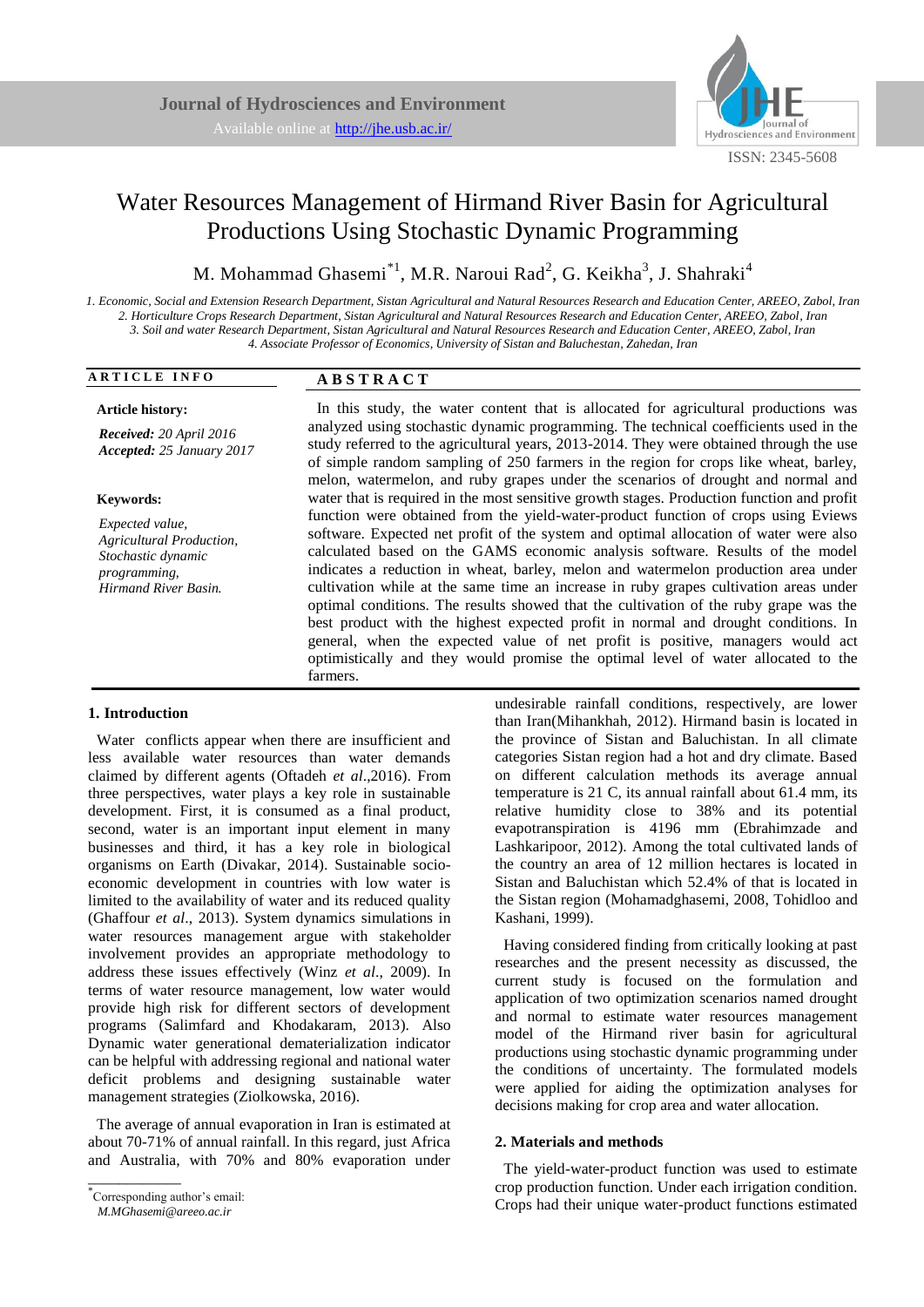using regression methods (Tu *et al.*, 2011). This function expressed the relationship between the actual yield and the effective irrigation, so the second-degree polynomial function for estimating the crop- water function recommended by (Divakar, 2014) is as follows:

$$
Y_a / Y_m = f(w) = a_0 + a_1 w + a_2 w^2
$$
 (1)

Where  $Y_a$  is the actual crop yield (tons/ha),  $Y_m$  is the maximum potential yield (t/ha),  $W = W A / E T_m$  is the ratio of total available water to the maximum potential seasonal evaporation in the crop, i.e. the ratio of actual evapotranspiration to the potential evapotranspiration.

Total water available for the crops was obtained through effective rainfall, irrigation and soil moisture [\(Mahan](#page-4-2) *et al*[., 2002\)](#page-4-2), Hence:

$$
WAi,cp = SMi,cp + EPi,cp + EIi,cp
$$
 (2)

Where  $WA<sub>i,cp</sub>$  is the total available water for plants during the growing season,  $SM<sub>i,cp</sub>$  is soil moisture in the root zone at the beginning of the growing season,  $EI_{\text{ion}}$  is effective rainfall and  $EI<sub>i cop</sub>$  is efficient water used for the crop. Depending on time and irrigation technology, actual evapotranspiration is the sum of actual soil moisture, effective precipitation, and effective watering during the growing season (Mahan *et al*[., 1997\)](#page-4-3). In the studied region, the rate of effective rainfall for wheat, barley, melon, watermelon and ruby grapes was zero. Since there was no information available on soil moisture in the region, soil moisture was excluded from the calculations and it was assumed that it was hidden in the effective irrigation [\(Ghafarimoghadam, 2012\)](#page-4-4).

Therefore, the actual evapotranspiration included effective irrigation during the growing season. Effective irrigation and potential evapotranspiration were also determined using monthly weather data for 26 years with Netwat-Cropwat Software and the Penman-Monteith method, respectively. In this method based on the types of available data, potential evapotranspiration was calculated daily and monthly. Of course, in the present study, the monthly evapotranspiration was applied. For calculating the amount of actual evapotranspiration the following formula was used (Zeng *et al*., 2014):

$$
ETa = K_c \times ETo
$$
 (3)

Where ETa is the actual evapotranspiration, *kc* is the plant factor varying in different crops, and ETo is the potential evapotranspiration.

Based on the water- crop yield, the total profit yield of irrigation water is expressed as follows (Dorfman , 2012):

$$
\beta_j^{\sim} = \sum PCP_{j,cp} \cdot \text{Ya}_{j,cp} \cdot \text{Af}_{j,cp} - \sum VC_{j,cp} \cdot \text{Af}_{j,cp} \tag{4}
$$

Where PCP<sub>j,cp</sub> is the crop price,  $cc_{j,cp}$  is the cultivation cost, and  $Vc_{i,cp}$  is the variable costs of crop production. The target function can be written as:

$$
\max \beta_j^{\sim} \nst: \sum_{cp} Af_{j,cp} \le A_j \nAf_{j,cp}^i \le A_{j,cp} \le Af_{j,cp}^u \n\sum_{cp} EL_{j,cp}, Af_{j,cp} \le Q
$$
\n(5)

Where  $A_i$  is the total area under cultivation (ha) in the j<sup>th</sup> area, and  $Af_{\text{ion}}^u$  and  $Af_{\text{ion}}^i$  are respectively the maximum and minimum levels of cultivated areas (ha),  $EI<sub>i, cp</sub>$  is the rate of effective irrigation required during the growing season  $(m<sup>3</sup> / ha)$  and *Q* is the total amount of effective irrigation available in the  $j<sup>th</sup>$  region.

Following slight changes the shadow price which includes any variation in the target function, will be placed on the right side of resource limitations. It will be considered as an indicator for the ultimate value of water. In the form of an algebraic expression the shadow price is expressed as follows:(Mahan *et al*[. , 2012\)](#page-4-5)

$$
MVW_j = \frac{\Delta \pi_j}{\Delta Q_j} \tag{6}
$$

Where MVW<sub>i</sub> is the final value of water  $(\frac{1}{2})$  in the j<sup>th</sup> region  $\Delta \pi_i$ , are changes in income (IRR) caused by slight variation of Q in the j<sup>th</sup> region, and  $\Delta Q_i$  includes changes in the total amount of effective irrigation in the  $j<sup>th</sup>$  region. In their research on economic allocation of water resources in Sistan region, (Shahraki and Mohamadghasemi, 2014), used the dynamic optimization models, analyzed its effect on sustainable agricultural development of the area and chose two farming patterns for okra and cucurbit studied the effects of cultivating ruby grapes on the economy of the Sistan farmers [\(Mohamadghasemi, 2008\)](#page-4-1). Also analyzed the cost-benefit performance of agricultural crops (wheat, barley and triticale) in Sistan and Baluchistan. These crops included wheat, barley, melon, watermelon and ruby grapes which were planted under drought, wet, normal, and water requiring scenarios at the most critical growth stages. It is worth to note that, the most sensitive stage of water for horticultural and gardening crops was at the time when they enter the reproductive stage (flowering) [\(Ghasemi](#page-4-6) *et al*[., 2012\)](#page-4-6).

Since the system manager always faces issues regarding water allocation between competing agricultural consumers (including various scenarios) and due to the fact that water supply tends be random in the future, the demand for water will also be estimated based on the needs of different scenarios and a logical period will be considered for all data (Zeng *et al*., 2014).

In cases where the agricultural sector is informed that it has little water available, it will change its activities so that it would need less water. When there is uncertainty, the manager is supposed to create a plan in which, despite allocation of water efficiency, the system benefits increase, and in turn, the system risk reduces (Homauonifar, 2011). Hence, the random variable of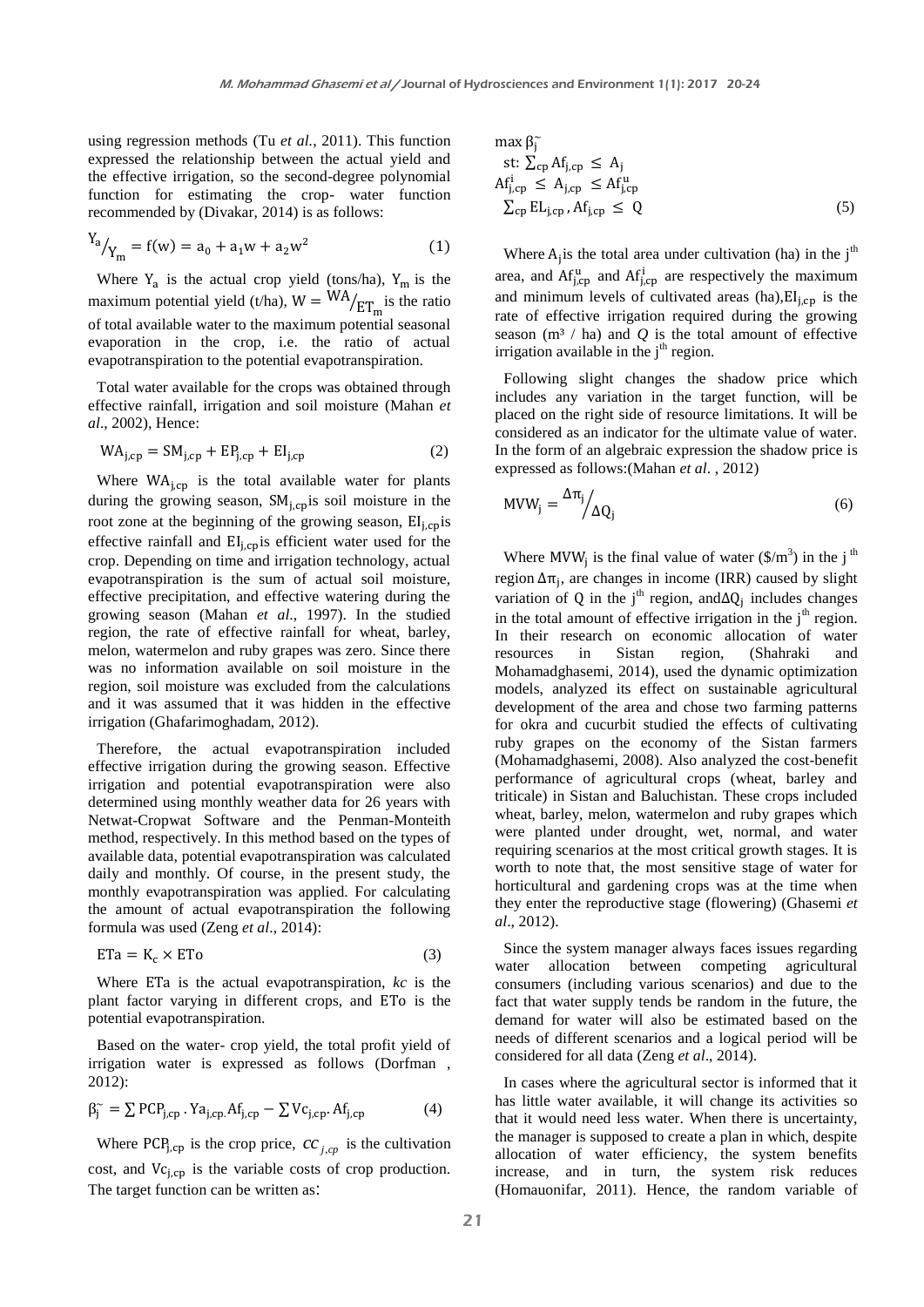water supply with  $P_{tk}$  (probability scenario  $k$  in time period *t*) was used to design a set of scenarios with branching structure. This model can be formulated as follows (Homauonifar, 2011)

$$
\max f = \sum_{i=1}^{I} \sum_{t=1}^{T} NB_{it} W_{it} - \sum_{i=1}^{m} \sum_{j=1}^{n} \sum_{k=1}^{r} p_{it} C_{it} D_{ik}
$$
  
s.t  

$$
q_{i} \geq \sum_{i=1}^{m} (W_{it} - D_{itk}) \quad \forall i, j
$$

$$
W_{itmax} \geq W_{it} \geq D_{it} \forall i, t, k
$$

$$
(7)
$$

Where F is the net system profit of the planning horizon,  $NB_{it}$  is the net income of i <sup>th</sup> crop per allocated water unit,  $W_{it}$  water promised for the product i,  $C_{it}$  is the farmer's losses per unit of water promised, but not delivered in period  $t$ ,  $D_{itk}$  is water scarcity for the crop  $i$ under scenario *k* in period *t* (in other words, some of  $W_{it}$ was not delivered at q<sup>th</sup>), q<sup>th</sup> is random variable of water supply in period  $t$ ,  $W_{\text{itmax}}$  is the amount of water allocated for  $i^{\text{th}}$  consumer at time  $t$ ,  $P_{tk}$  is frequency probability of scenario *k* in period *t*, k are total number of scenarios and *t* is the most sensitive growth stage, *i* is the type of crop  $(i = 1$  wheat,  $i = 2$  barley,  $i = 3$  melon,  $i = 4$ watermelon, and  $i = 5$ , ruby grape).

Model 7 expresses uncertainty in the amount of water supplied by the probability level of  $P_{tk}$ , but it considers the parameters of  $W_{it}$ ,  $NB_{it}$ ,  $C_{it}$  in their definite form. In the real world, however, these parameters may not be definite.

To solve this problem, the parameters of this model were considered periodically. The result of the model was as follows (Kessler & Van, 2011):

$$
\begin{array}{l}\n\max f^{\pm} = \\
\sum_{i=1}^{m} \sum_{t=1}^{T} NB_{it}^{\pm} W^{\pm}_{it} - \sum_{i=1}^{m} \sum_{j=1}^{n} \sum_{k=1}^{r} P_{tk}^{\pm} C_{tk}^{\pm} D_{itk}^{\pm}) \\
s.tq_{th} \geq \sum_{i=1}^{m} (W_{it}^{\pm} - D_{itk}^{\pm}) \quad \forall i, j \\
W_{\text{max}}^{\pm} \geq W_{it}^{\pm} \geq D_{it}^{\pm} \forall i, t, k\n\end{array} \tag{8}
$$

Where  $f^{\pm}$  is the net profit of the system in the planning horizon,  $NB_{it}^{\pm}$  is the farmer's profit resulted from cultivation of the i<sup>th</sup> crop in period  $t$  per unit of water allocation, and  $W^{\pm}$ <sub>it</sub> is the water promised to the farmer for cultivation at time t,  $C_{t_k}^{\pm}$ h is the farmer's loss resulting from planting the crop per unit of water allocation promised but not delivered in period t, D<sub>itk</sub> is water scarcity for the  $i^{\text{th}}$  crop under the scenario  $k$  in period  $t$  (in other words, some of  $W^{\pm}$ <sub>it</sub> which was not delivered in time  $q^{th}$ ),  $q^{th}$  is a random variable of water supply in period *t*,  $W_{\text{imax}}^{\pm}$  is the maximum amount of water allocated for consumer  $i$  at time  $t$ ,  $P_{tk}$  is the frequency probability of scenario *k* in period *t*.

Since  $W_{it}^{\pm}$  is considered as a periodic parameter, equation 8 cannot be solved directly, so it needs to be oversimplified. To solve this problem  $y_{it}$  is defined as a decision variable (Lynch *et al*, 2011):

$$
W_{it}^{\pm} = W_{it}^- + \Delta W_{it} y_{it}
$$
  
\n
$$
\Delta W_{it} = W_{it}^+ - W_{it}^-
$$
  
\n
$$
y_{it} \in [0,1]
$$
\n(9)

In this equation,  $y_{it}$  is a decision variable used to define the optimal range  $W_{\text{it}}^{\pm}$ ., when  $y_{\text{mt}}$  reaches its highest level,  $y_{it} = 1$ . If the required water is delivered to the sectors, the system profit will reach its peak level. In case of losses, the reverse is true, too. When  $y_{it} = 0$  and the promised rate of water is delivered, the system profit will decrease dramatically, but if the promised water is supplied, it would have the least amount of loss for the system. Substituting model 9 for model 8, the following model is obtained (Mahan *et al*, 1997):

$$
\max f^{\pm} = \sum_{i=1}^{m} \sum_{t=1}^{T} NB_{it}^{\pm} (W_{it}^- + \Delta W_{it} y_{it}) -
$$
  
\n
$$
\sum_{i=1}^{m} \sum_{j=1}^{n} \sum_{k=1}^{r} PC_{tk}^{\top} D_{itk}^-) s. t q_{th}^+
$$
  
\n
$$
\geq \sum_{i=1}^{m} (W_{it}^- + \Delta W_{it} y_{itop} - D_{itk}^-)
$$
  
\n
$$
\forall h, k = 1, 2, ..., k, t = 1, 2, ..., T
$$
  
\n
$$
W_{imax}^{\pm} \geq W_{it}^- + \Delta W_{it} y_{it} \geq D_{it}^- > 0 \quad \forall i, t, k
$$
  
\n
$$
0 \leq y_{it} \leq 1
$$

When the  $W_{it}^{\pm}$  interval is defined as the optimum case, model 10 is divided into two sub-models. After solving these two sub- models, the maximum and minimum rates of total system profit can be obtained. To obtain the highest profits of the whole system  $(f<sup>+</sup>)$  in model 11, the upper limit of interest  $(NB<sup>+</sup>)$  and the lower limit of losses (C- ) of the farmer were considered. Model 11 can be formulated as follows (Mahan *et al*, 2002):

$$
maxf^{+} = \sum_{i=1}^{m} \sum_{t=1}^{T} NB_{it}^{+} (W_{it}^{-} + \Delta W_{it} y_{it}) - \sum_{i=1}^{m} \sum_{j=1}^{n} \sum_{k=1}^{r} P C_{tk}^{-} D_{itk}^{-})
$$
  
\n
$$
s.tq_{th}^{-} \geq \sum_{i=1}^{m} (W_{it}^{-} + \Delta W_{it} y_{itop} - D_{itk}^{-})
$$
  
\n
$$
\forall h, k = 1, 2 ... k , t = 1, 2, ... T
$$
  
\n
$$
W_{imax}^{\pm} \geq W_{it}^{-} + \Delta W_{it} y_{it} \geq D_{it}^{-} > 0 \forall i, t, k
$$
  
\n(11)

$$
0 \le y_{it} \le 1 \qquad \qquad \forall i, t
$$

$$
{F_{\rm opt}}^+, y_{\rm itop}, {D_{\rm itk}}^\pm
$$

In the model  $(11)$ , low farmer income  $(NB<sup>2</sup>)$  and low loss of water consumption are indicated. Farmer  $(C^+)$  was used for obtaining the lowest income limit of the system  $(f^{-})$ .

Model (12) is formulated as follows (Mahan *et al*., 2012):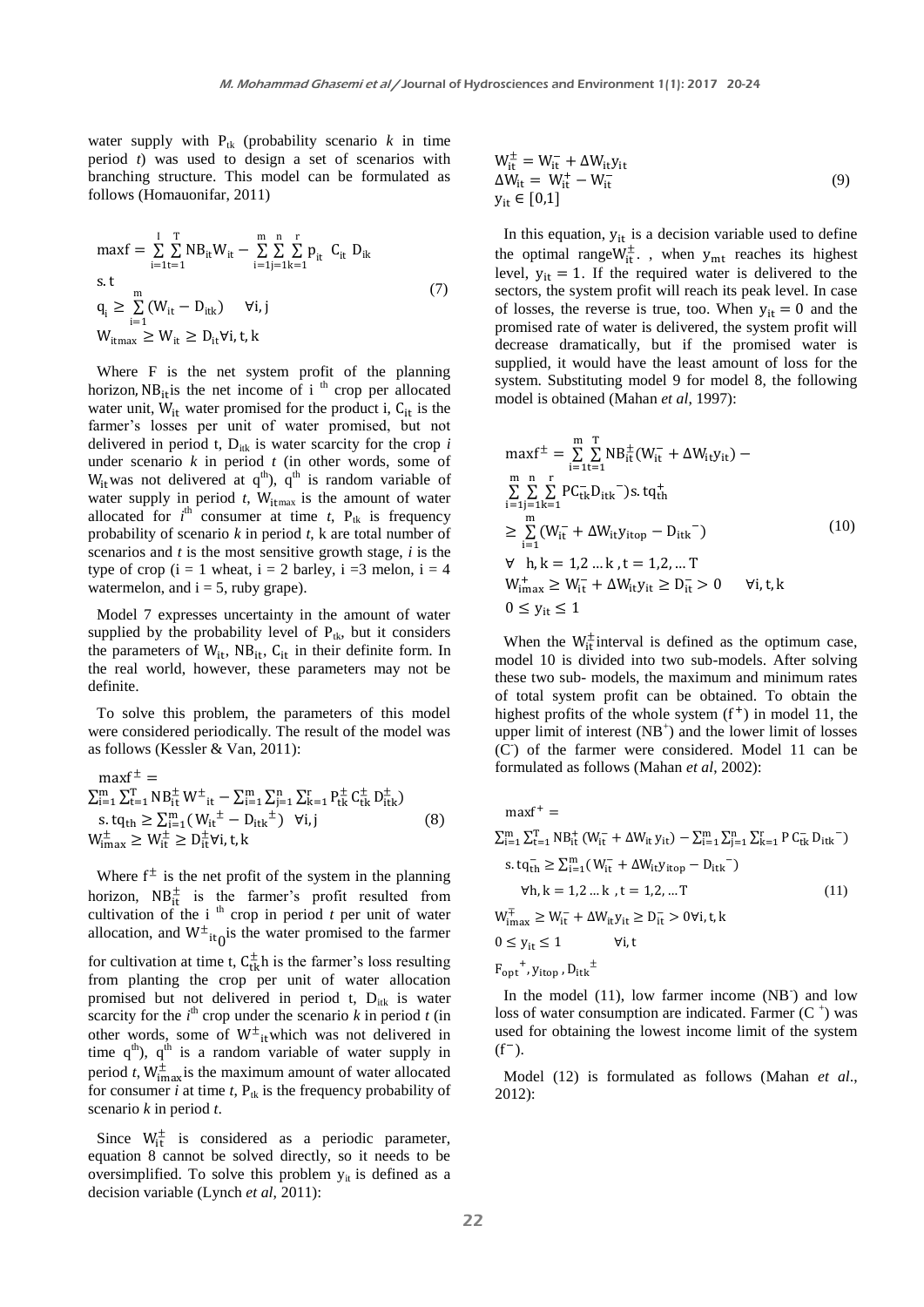$$
\max f^{+} = \sum_{i=1}^{m} \sum_{t=1}^{T} NB_{it}^{+} (W_{it}^{-} + \Delta W_{it} y_{it}) - \sum_{i=1}^{m} \sum_{j=1}^{n} \sum_{k=1}^{T} P C_{tk}^{+} D_{itk}^{+}) - \sum_{i=1}^{m} \sum_{j=1}^{n} \sum_{k=1}^{T} P C_{tk}^{+} D_{itk}^{+})
$$
  
s.t  
 $q_{th}^{-} \ge \sum_{i=1}^{m} (W_{it}^{-} + \Delta W_{it} y_{itop} - D_{itk}^{+})$  (12)  
 $W_{th}^{+} = 1, 2, ... k$ ,  $t = 1, 2, ... T$   
 $W_{tmax}^{+} \ge W_{it}^{-} + \Delta W_{it} y_{2t} \ge D_{it}^{+} > 0$ Vi, t, k

$$
D_{itk}^{\pm} \ge D_{itkOP}^{-}
$$
,  $t = 1, 2, ... T$ 

The value  $F_{\text{out}}$ ,  $D_{\text{itk}}^{\dagger}$  is obtained from the model (12). Using the solutions of the models (11 and 12), the following equations are obtained (Mihankhah, 2012):

$$
F_{opt}^{\dagger} = [F_{opt}^-, F_{opt}^+]
$$
  
\n
$$
D_{itkop}^{\dagger} = [D_{itkop}^-, D_{itkop}^+]
$$
\n(13)

As a result, the optimal water allocation for the planned period is calculated as follows:

$$
A_{itkOP}^{\dagger} = w_{itkOP}^{\dagger} - D_{itkOP}^{\dagger} \forall i, t, k \tag{14}
$$

#### **3. Results and Discussion**

The rate of targ*et al*location of water for agricultural crops was calculated by the gross irrigation requirement. Likewise, its maximum and minimum rates were also considered in terms of the highest and lowest water use efficiency in the region. The variable of maximum allocation of water to different crops was calculated based on the most unfavorable efficiency of the irrigation area. Table 2 summarizes this information.

<span id="page-3-1"></span>

| Table 1. Allocation of water needed for crops during the most |
|---------------------------------------------------------------|
| critical growth stages during the planning horizons $(m^3)$   |

| Planning horizon                                                      | Required water |
|-----------------------------------------------------------------------|----------------|
| (3780, 3520)                                                          | Wheat          |
| (2980, 2920)                                                          | Barley         |
| (13600, 13721)                                                        | Melon          |
| (15640, 15980)                                                        | watermelon     |
| (2211, 2310)                                                          | Ruby grapes    |
| Reference: Final Report of Agriculture and Natural Resources Research |                |
| Center of Sistan                                                      |                |

Allocation of water under the drought scenario for wheat, barley, melon, and watermelon are presented in [table 3.](#page-3-0)

<span id="page-3-2"></span>

|                                     |           | <b>Table 2.</b> The results of the model under drought scenario during the most sensitive time of irrigation |              |             |
|-------------------------------------|-----------|--------------------------------------------------------------------------------------------------------------|--------------|-------------|
|                                     | Allocated | Target water demand                                                                                          | Frequency of | Crop        |
| Expected value                      | water     |                                                                                                              | Occurrence   |             |
| $(-1.86,-3.75)$                     | 2018      | 3780                                                                                                         | 0.47         | Wheat       |
| $(-1.84,-3.60)$                     | 1938      | 2980                                                                                                         | 0.47         | Barley      |
| $(-1.88,-3.65)$                     | 7031      | 13721                                                                                                        | 0.47         | Melon       |
| $(-1.89,-4.41)$                     | 7555      | 15980                                                                                                        | 0.47         | Watermelon  |
| $(-1.82,-3.53)$                     | 1182      | 2310                                                                                                         | 0.47         | Ruby grapes |
| Reference: Researcher's calculation |           |                                                                                                              |              |             |

<span id="page-3-0"></span>

| Expected value | Allocated water | Target water<br>demand | Frequency of<br>Occurrence | Crop        |
|----------------|-----------------|------------------------|----------------------------|-------------|
|                |                 |                        |                            |             |
| (2564, 324)    | 1007            | 2960                   | 0.39                       | Barley      |
| (8249, 831)    | 6640            | 13690                  | 0.39                       | Melon       |
| (8117, 361)    | 7850            | 15420                  | 0.39                       | Watermelon  |
| (9119, 491)    | 1102            | 2298                   | 0.39                       | Ruby grapes |

The solution of the target function  $f^{\pm}$  represented two final expected values of net profit in the irrigation models for wheat, barley, melon, and watermelon under drought scenarios and during the planning horizon which varies between the maximum and minimum levels. If  $W^{\pm}$  = , the manager will be conservative and he will promise the provision of less water to the farmers. If the promised water to the farmer is not delivered, he will choose the loss incurred from a lower harvest. Since this happens just under drought conditions, it is wise for the manager to behave moderately. Moreover, the results of the optimal allocation of water in drought conditions showed that using ruby grapes would lead to the lowest expected value. Based on the information mentioned in [tables](#page-3-1) 1 and [2](#page-3-2) the optimal allocation of water under the normal scenario for wheat, barley, melon, and watermelon are presented i[n table 3.](#page-3-0)

Solving the target function  $f^{\pm}$  is within the final expected value of net profit of the crops and in accordance with the positive normal scenario. In cases where  $W^{\pm} = W^{+}$ , the manager needs to behave optimistically and to promise high provision levels of the required water. The results of the optimal allocation of water under normal conditions also showed that cultivation of ruby grapes could lead to the highest expected profit.

### **4. Conclusions**

In conclusion, due the increasing world population, coupled with the decreasing amount of available good quality water and land resources, there is a prominent need to fully optimize currently available resources to ensure that the rising food requirements are effective and efficiency met. This optimal resources use can be realized by utilizing the optimization models. In this study,